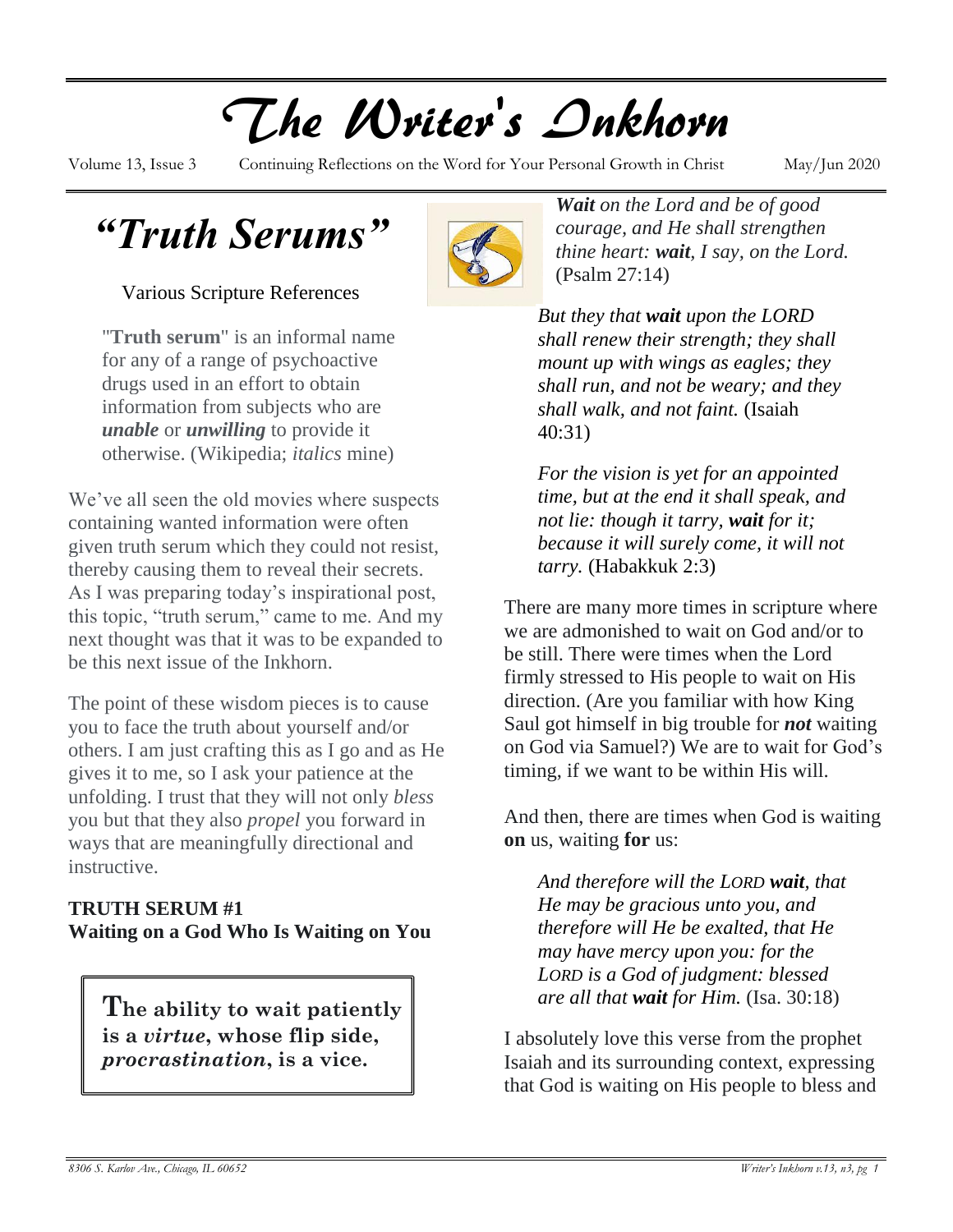to be gracious unto them. How wonderful is that? *God* waits to be good to *us*!

Waiting *on* God requires trust *in* God and that is a good thing. Being able to wait patiently is indeed a **virtue**, since far too many of us have what we call knee-jerk reactions to things and make what I will call knee-jerk decisions (too quickly and ill-thought-out).

But here is the rub. On the flip side of the virtue of waiting patiently is the **vice** of procrastination. So, one must be truthful about which side of the coin one finds oneself. If you are truly a procrastinator, it is time for some truth serum. Ask yourself questions that can help you uncover the real cause of your inaction. Are you afraid of failing? Are you afraid of success? (Yes, this is possible, too.) Are you fearful of what others will say about what you want to accomplish? Are you feeling that you are not enough?

Consider this last big question that connects to all of the others: Are you more afraid of **people** than you are of having to answer to *God* for not doing what He has called you to do, destined you to be, equipped you for, or purposed you to accomplish in the earth realm? God never asks us to do **anything** that we are not capable of doing. We *are* enough.

So, be honest with yourself. Are **you** waiting on *God* or is **He** waiting on *you*?

## **TRUTH SERUM #2**

**Living Fully into Who You Are as a Creative Being**

> **Your willingness to embrace the totality of who are as a creative being should permeate every aspect of your life.**

The notion of helping people understand what it really means to be created in the image of the great Creator God is one that is near and dear to my heart. So, if you have read or heard anything in the past that I have written or spoken about it, perhaps this will at the least, serve as a reminder if you still need to act on this notion.

*And God said, Let us make man in our image, after our likeness… So God created man in His own image, in the image of God created he him; male and female created he them.* (Genesis 1:26a, 27)

*And the LORD said, Behold, the people is one, and they have all one language; and this they begin to do: and now nothing will be restrained from them, which they have imagined to do.* (Genesis 11:6)

*And the LORD spake unto Moses, saying, See, I have called by name Bezaleel the son of Uri… And I have filled him with the spirit of God, in wisdom, and in understanding, and in knowledge, and in all manner of workmanship, To devise cunning works, to work in gold, and in silver, and in brass, And in cutting of stones, to set them, and in carving of timber, to work in all manner of workmanship.* (Exodus 31:1-5)

The above scriptures are my go-to passages when I need to be reminded and/or remind others of the incredible unlimited potential that is within all of us as a matter of birthright – that of being **created** beings in God's image – which of necessity means that we are *creative* beings as well. Particularly in Genesis 11:6, God Himself testifies of the unlimited potential that He placed within us. As the people were determined to build a tower up to heaven, God intervened by confusing their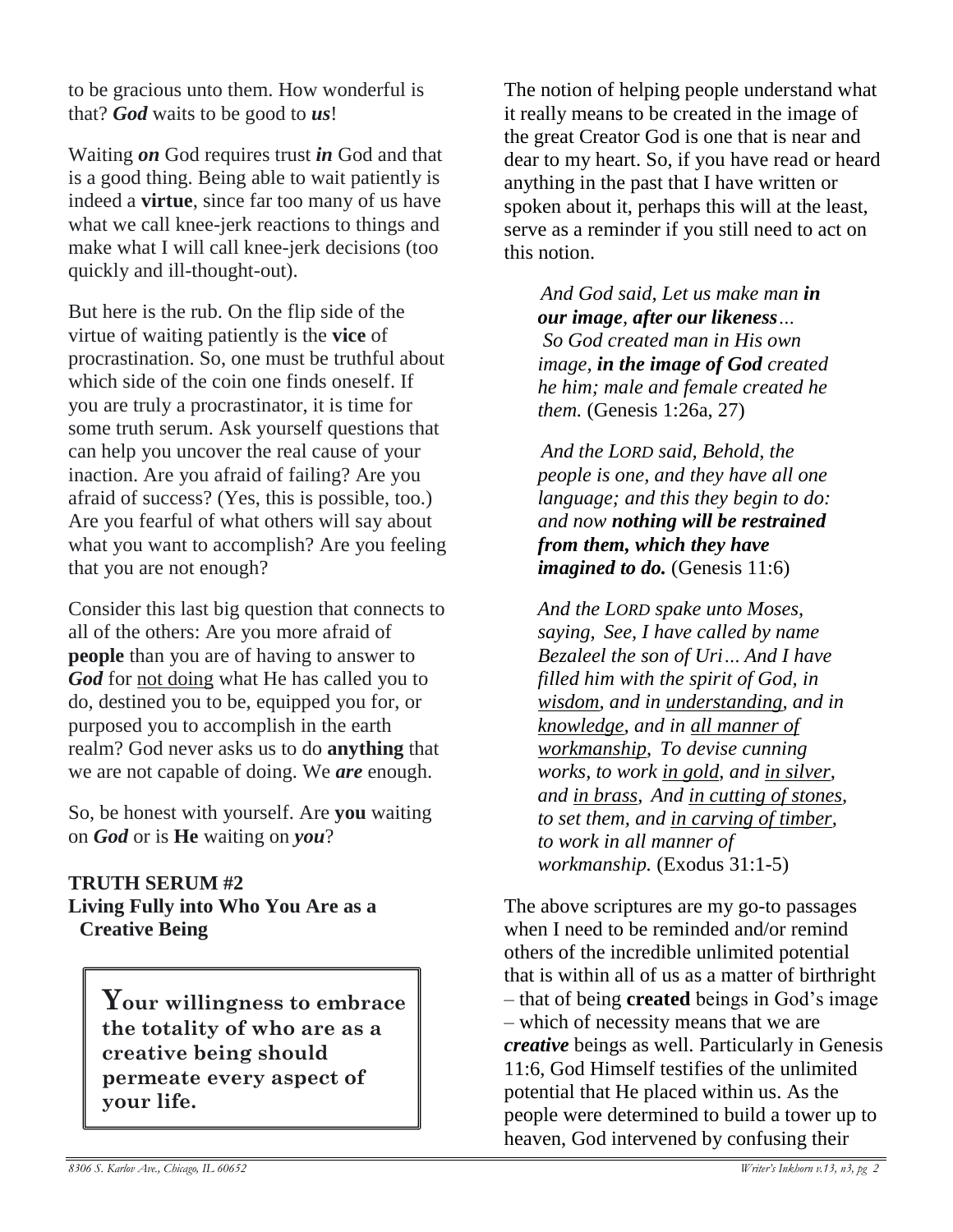language to stop them from accomplishing their goal too soon. Think about it. Look at the accuracy with which the pyramids were built. Thousands of years later, they are still standing and yet no one knows quite how they were built with no modern day equipment at the disposal of the builders.

One of my absolute pet peeves in life is hearing people say, "I'm not very creative." As a principal in an elementary school, it was important to me that students were allowed to work creatively in various venues. And even as a college professor in the education department, I would require students to prepare and give their presentations in some type of creative format, and not just read from a paper, since I considered this an important skill to develop for when they had their own classrooms.

Here is something interesting that I watched happen semester after semester. The instant someone got up to present and prefaced their presentation with these words, "I'm not very creative," almost without fail, every other person after that one would start with those same fatal words. It was like something contagious! It was as if saying those words made whatever they had to offer a little more acceptable if they thought they fell short of some invisible standard.

So I had to spend time throughout those nearly two decades of teaching college students, talking about the fact that we *are* creat**ive** in different ways and that the first thing to do for each of us is to begin to understand what it means to be created in the image of the great Creator-God, which goes far beyond anything that we can fathom. Even when Adam and Eve sinned and had to be punished and driven from the Garden of Eden, God never took back their being His image-bearers. That was not part of their punishment. Every person born into time is created in God's image.

Your willingness to live fully into and to embrace the totality of who you are as a creative being created in the image of the great Creator-God should permeate every single aspect of your life. Teach this to your children and grandchildren and other people's children. From childrearing to cooking to career, from finances to friendships, from health and wellness to wealth and spending, from personal growth to professionalism, from relationships to religion, you were created **to** create, in every core area of your life. *That* is the essence of what it means to be created in the image of the great Creator-God.

Learning to explore, refine and then harness the unlimited potential within all of us for the good of mankind is the work of life. Here are just a few questions to get you thinking in this creative domain. When is the last time you experimented with creating your own recipe or modifying one to make it uniquely your own? Or, when have you tried a new creative design in some other domain?

What experiences do you provide for your children or grandchildren that are out of the ordinary? Do they have all of the latest and same electronic gadgets as everyone else just because? Do you think up unique things for them to do that they will remember long into adulthood? If you do not have children of your own, do it for other people's children.

Give some thought to these seven core areas of your life and attempt to do at least one creative thing in each area, by taking them one at a time so as not to become overwhelmed: mental, spiritual, physical, familial, financial, personal, and career. You may be surprised to discover that once you open yourself up to the creative vein that is within you by virtue of your human birthright, more creative ideas will flow into you from our great Creator-God who has an infinite supply. Just think, if He gave one new creative thought to each of the